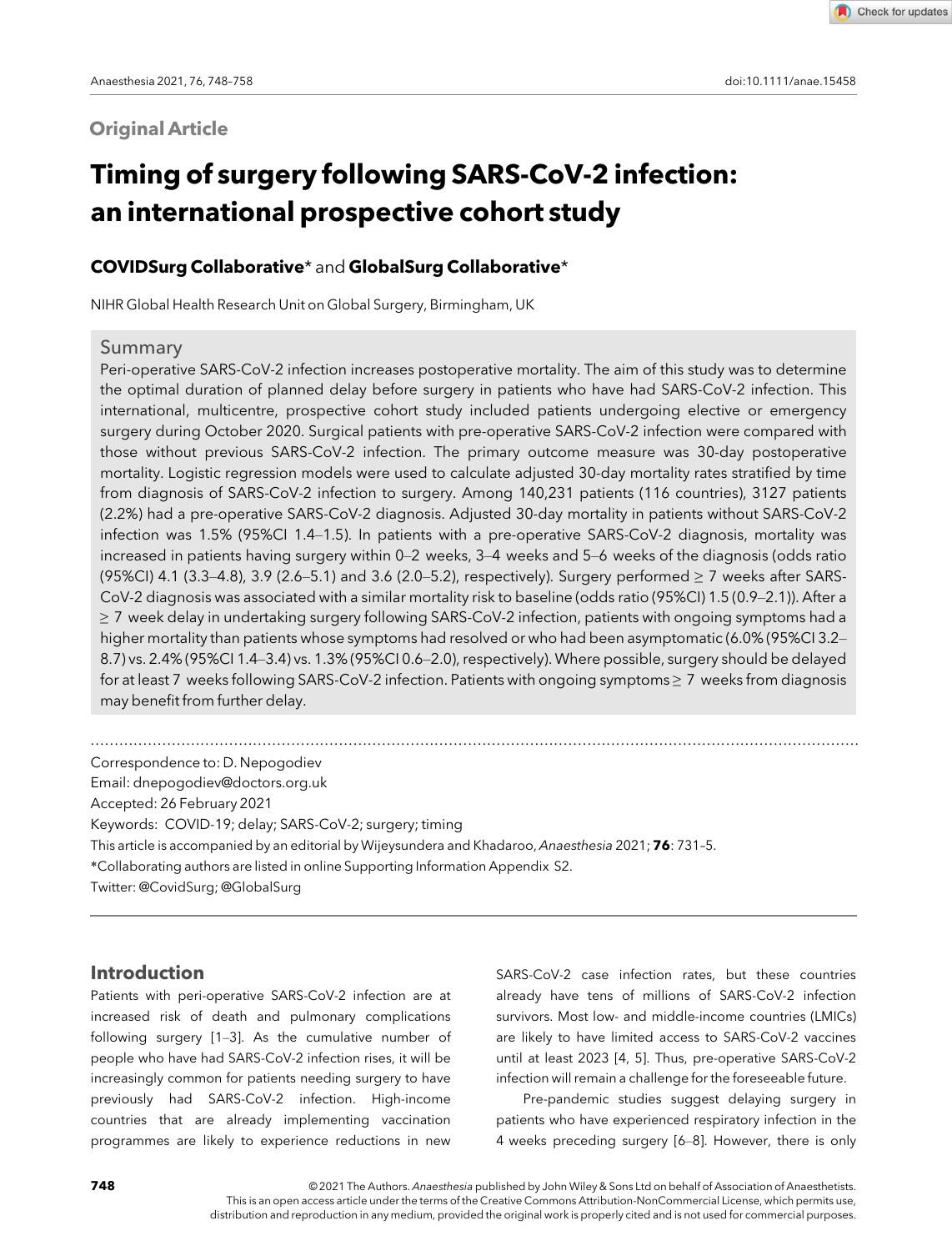limited evidence regarding the optimal timing of surgery following SARS-CoV-2 infection. A prospective cohort study including 122 patients having surgical for cancer, found that surgery ≥ 4 weeks after a positive SARS-CoV-2 swab result was associated with a lower risk of postoperative mortality than earlier surgery [9]. A study in Brazil included 49 patients whose elective surgery was delayed following the pre-operative diagnosis of asymptomatic SARS-CoV-2 infection [10]. These patients subsequently underwent surgery following confirmation of a negative SARS-CoV-2 reverse transcription polymerase chain reaction (RT-PCR) nasopharyngeal swab result. The postoperative complication rates were comparable to patients without SARS-CoV-2 infection. However, the study did not assess the optimal duration of delay following SARS-CoV-2 diagnosis. Clinical guidelines support postponing non-emergency surgery for patients with pre-operative SARS-CoV-2 infection, but specific recommendations are conflicting, recommending delays ranging from 1 to 12 weeks [11–15].

More granular data are needed urgently to inform clinical practice, especially regarding the significance of symptomatic vs. asymptomatic pre-operative SARS-CoV-2 infection. The aim of this study was to determine the optimal timing of surgery following SARS-CoV-2 infection.

## Methods

This was an international, multicentre, prospective cohort study that included patients undergoing any type of surgery. The study was registered at each participating hospital in accordance with local and national regulations. Informed patient consent was taken if required by local or national regulations. In the UK, this study was registered as either a clinical audit or service evaluation at each recruiting institution. Co-investigators were required to confirm that applicable local and national approvals were in place before uploading data to the online database. The study was compliant with guidelines for the reporting of observational studies [16]. In the conduct of this study, no changes were made to usual patient care. Routine, anonymised data were collected using a secure online database (REDCap, Vanderbilt University, Nashville, TN, USA).

Participating hospitals included consecutive patients undergoing elective or emergency surgery for any indication in October 2020. Surgery was defined as any procedure that is routinely performed in an operating theatre by a surgeon. A list of excluded procedures was provided to investigators and is available in online Supporting Information, Appendix S1. Before commencing data collection, hospitals defined which surgical specialties would be participating. Hospitals could choose to collect

data in one or multiple surgical specialties, depending on local resources. Data could be collected over up to four blocks of 7 consecutive days (5 October 2020 – 1 November 2020).

Patients were classified as having pre-operative SARS-CoV-2 infection based on any one of the following criteria: (a) positive RT-PCR nasopharyngeal swab taken before surgery (even if the result became available after surgery); (b) positive rapid antigen test performed before surgery; (c) chest computed tomography (CT) scan performed before surgery showing changes consistent with pneumonitis secondary to SARS-CoV-2 infection; (d) positive preoperative immunoglobulin G or immunoglobulin M antibody test; or (e) clinical diagnosis made before surgery (in the absence of negative RT-PCR swab results). Patients who were diagnosed with SARS-CoV-2 in the period between postoperative days 0 and 30 were not studied. Data were captured on whether patients had experienced SARS-CoV-2 symptoms, and if so, whether these symptoms had resolved by the time of surgery. Both respiratory and non-respiratory symptoms were considered. These were classified as follows: asymptomatic; symptomatic but symptoms now resolved; or symptomatic with ongoing symptoms. Time from the diagnosis of SARS-CoV-2 infection to day of surgery was collected as a categorical factor and pre-determined to be analysed in the following categories: 0–2 weeks;  $3-4$  weeks;  $5-6$  weeks; and  $\geq 7$  weeks.

The primary outcome measure was 30-day postoperative mortality. Patients were followed-up either inperson or by telephone, as soon after postoperative day 30 as possible. If it was not possible to complete 30-day followup, in-patient mortality status was recorded. The secondary outcome measure was the incidence of 30-day postoperative pulmonary complications. This was a composite of pneumonia, acute respiratory distress syndrome (ARDS) and/or unexpected postoperative ventilation. Full definitions are available in online Supporting Information, Appendix S1.

The following information was collected for each patient: age; sex; ASA physical status; revised cardiac risk index (RCRI); presence of respiratory comorbidities; indication for surgery; grade of surgery (major/minor); and surgical urgency (elective/emergency). For data protection purposes, age was collected as a categorical variable. Consistent with previous analyses, age was categorised as  $<$  70 years or  $\geq$  70 years [1, 2]. American Society of Anesthesiologists physical status was classified as grades 1–2 or grades 3–5. Patients were recorded as having respiratory comorbidities if they had a diagnosis of asthma or chronic obstructive pulmonary disease (COPD).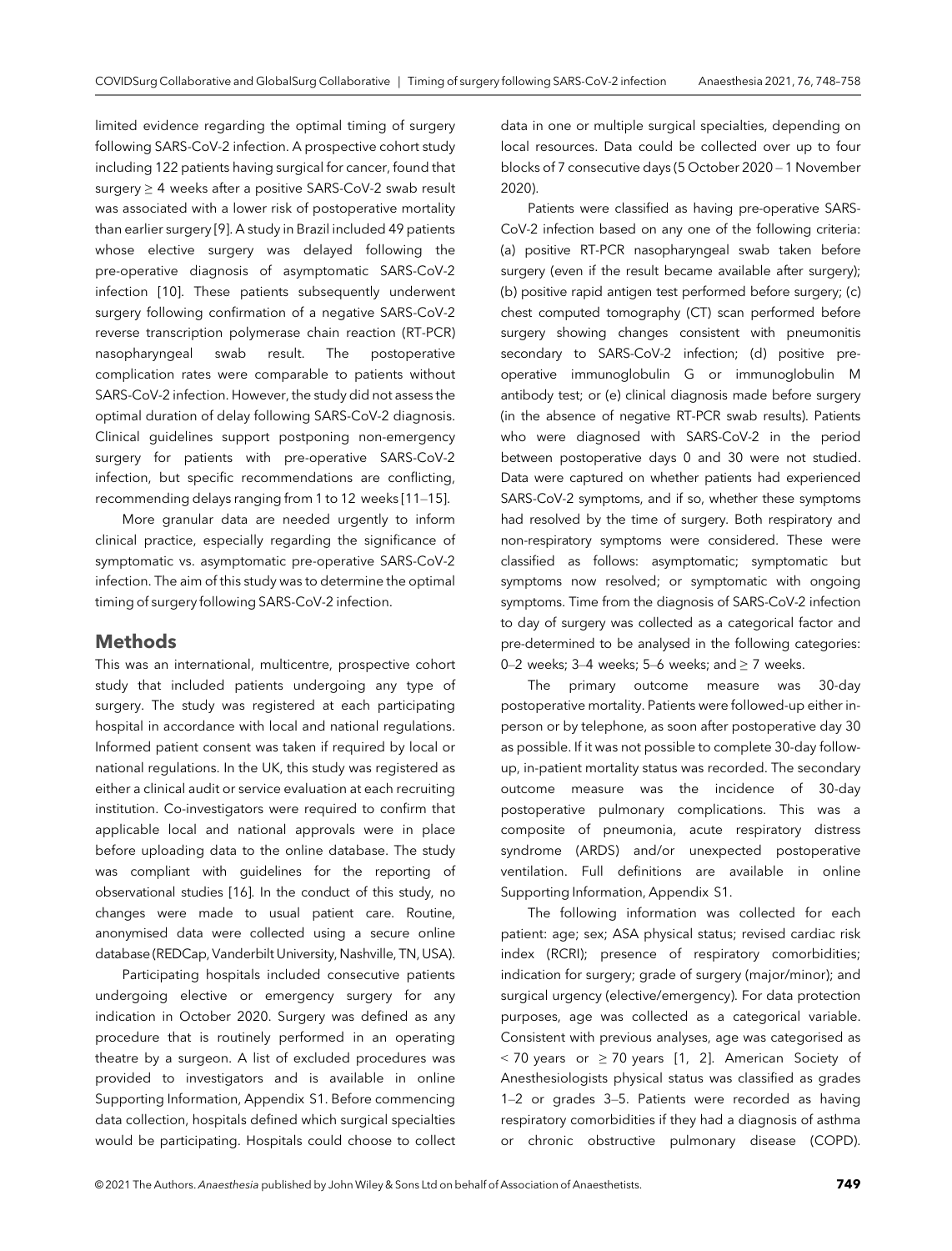Indications for surgery were classified as: benign disease; cancer; obstetrics; or trauma. Emergency surgery was defined as surgery on an unplanned admission, and elective surgery was defined as surgery on a planned admission. The RCRI calculation and grade of surgery classification are available in online Supporting Information, Appendix S1. National income was recorded for each participating country, based on the World Bank's classification [17].

To ensure consistent denominators, missing data were included in the descriptive analyses. Imputation for missing data was not planned as, based on previous studies, a < 2% rate of missing data was anticipated [1, 2]. For categorical variables, a chi-squared test was used to test for differences between groups.

To adjust time from SARS-CoV-2 diagnosis to surgery for confounding factors, logistic regression models were fitted with variables selected a priori. These were variables that have previously been identified as independent predictors of mortality in patients with peri-operative SARS-CoV-2 infection [1] and included: age; sex; ASA physical status; RCRI; indication for surgery; grade of surgery; urgency of surgery; presence of respiratory comorbidities; and national income. Average marginal effects were used to produce adjusted mortality estimates stratified by time from SARS-CoV-2 diagnosis to surgery. The main model included all patients.

Since delayed surgery is more likely for elective rather than emergency cases, a sensitivity analysis was performed including only elective patients. A further sensitivity analysis was performed including only patients who either had RT-PCR nasopharyngeal swab-proven pre-operative SARS-

CoV-2 infection or who were not infected. To address further possible bias, average marginal effects were used to produce adjusted mortality rates by time from SARS-CoV-2 diagnosis to surgery, stratified by the following pre-selected variables: age; ASA physical status; urgency of surgery; and grade of surgery. In order to explore the association of preoperative COVID-19 symptoms, a further logistic regression model was fitted. This included only those patients who had a pre-operative SARS-CoV-2 diagnosis, since COVID-19 symptom status was not applicable to patients who did not have pre-operative SARS-CoV-2. These models were fitted with a primary outcome of 30-day postoperative mortality. Further models were fitted for the secondary outcome of the incidence of 30-day postoperative pulmonary complications. Analyses were completed in Stata, version 15.1 (StataCorp, College Station, TX, USA).

#### Results

A total of 140,231 patients were included across 1674 hospitals in 116 countries (see online Supporting Information, Figure S1). Patient and surgical characteristics are shown in Table 1. Baseline characteristic data for patients having elective surgery are available in online Supporting Information (Table S1). In total, 3127 (2.2%) patients had a pre-operative SARS-CoV-2 diagnosis. The time from SARS-CoV-2 diagnosis to surgery was 0–2 weeks in 1138 patients (36.4%), 3–4 weeks in 461 patients (14.7%), 5–6 weeks in 326 patients (10.4%) and  $\geq$  7 weeks in 1202 patients (38.4%) (Table 1). The majority of patients were asymptomatic at the time of surgery (either having

|                | No pre-operative<br><b>SARS-CoV-2</b><br>infection<br>$(n = 137, 104)$ | <b>Pre-operative SARS-CoV-2 infection</b><br>(by timing of diagnosis prior to surgery) |                          |                          |                           |
|----------------|------------------------------------------------------------------------|----------------------------------------------------------------------------------------|--------------------------|--------------------------|---------------------------|
|                |                                                                        | 0-2 weeks<br>$(n = 1138)$                                                              | 3–4 weeks<br>$(n = 461)$ | 5–6 weeks<br>$(n = 326)$ | > 7 weeks<br>$(n = 1202)$ |
| Age; years     |                                                                        |                                                                                        |                          |                          |                           |
| $0 - 29$       | 31,456 (22.9%)                                                         | 331 (29.1%)                                                                            | 84 (18.2%)               | $62(19.0\%)$             | 169 (14.1%)               |
| $30 - 49$      | 37,673 (27.5%)                                                         | 355 (31.2%)                                                                            | 149 (32.3%)              | 101 (31.0%)              | 364 (30.3%)               |
| $50 - 69$      | 41,649 (30.4%)                                                         | 265 (23.3%)                                                                            | 162 (35.1%)              | 109 (33.4%)              | 471 (39.2%)               |
| $70 - 79$      | 17,577 (12.8%)                                                         | 93 (8.2%)                                                                              | 52 (11.3%)               | 41 (12.6%)               | 121 (10.1%)               |
| $\geq 80$      | 8747 (6.4%)                                                            | 94 (8.3%)                                                                              | $14(3.0\%)$              | 13 (4.0%)                | 77 (6.4%)                 |
| Missing        | 2(0%)                                                                  |                                                                                        |                          |                          |                           |
| Sex            |                                                                        |                                                                                        |                          |                          |                           |
| Female         | 71,375 (52.1%)                                                         | 610 (53.6%)                                                                            | 220 (47.7%)              | 177 (54.3%)              | 634 (52.7%)               |
| <b>Missing</b> | $5(0.0\%)$                                                             |                                                                                        |                          |                          |                           |

Table 1 Baseline characteristics and outcomes for patients undergoing surgery stratified by time from diagnosis of SARS-CoV-2 infection. Values are number (proportion).

(continued)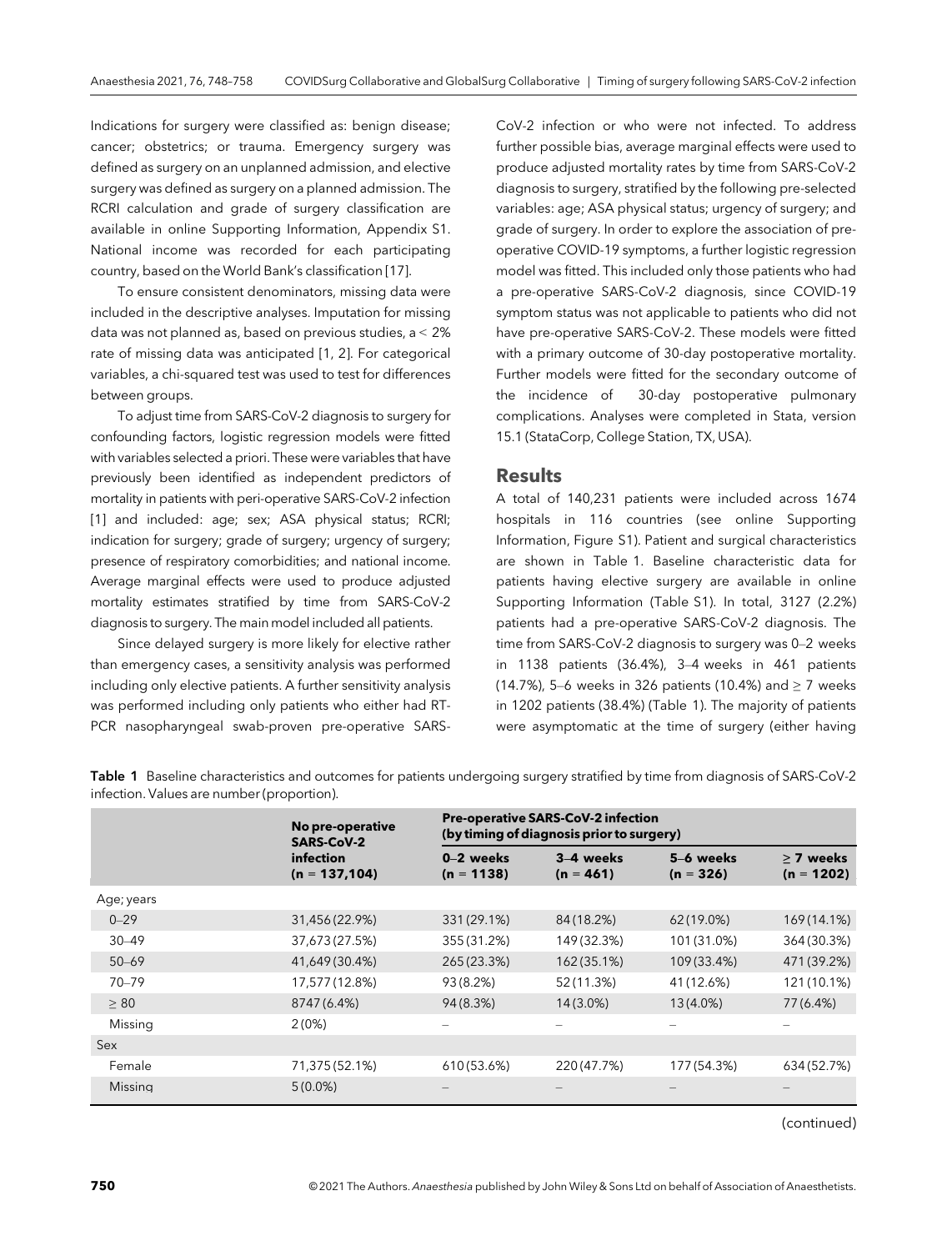#### Table 1 (continued)

|                                              | No pre-operative<br><b>SARS-CoV-2</b> | <b>Pre-operative SARS-CoV-2 infection</b><br>(by timing of diagnosis prior to surgery) |                          |                          |                                |
|----------------------------------------------|---------------------------------------|----------------------------------------------------------------------------------------|--------------------------|--------------------------|--------------------------------|
|                                              | infection<br>$(n = 137, 104)$         | 0-2 weeks<br>$(n = 1138)$                                                              | 3-4 weeks<br>$(n = 461)$ | 5-6 weeks<br>$(n = 326)$ | $\geq$ 7 weeks<br>$(n = 1202)$ |
| ASA physical status                          |                                       |                                                                                        |                          |                          |                                |
| $1 - 2$                                      | 103,503 (75.5%)                       | 779 (68.5%)                                                                            | 316 (68.5%)              | 227 (69.6%)              | 805 (67.0%)                    |
| $3 - 5$                                      | 33,553 (24.5%)                        | 359 (31.5%)                                                                            | 145 (31.5%)              | 99 (30.4%)               | 397 (33.0%)                    |
| Missing                                      | 48 (0.0%)                             |                                                                                        |                          |                          |                                |
| Revised cardiac risk index                   |                                       |                                                                                        |                          |                          |                                |
| $\mathsf{O}\xspace$                          | 61,379 (44.8%)                        | 433 (38.0%)                                                                            | 176 (38.2%)              | 123 (37.7%)              | 446 (37.1%)                    |
| 1                                            | 60,722 (44.3%)                        | 512 (45.0%)                                                                            | 211 (45.8%)              | 145 (44.5%)              | 564 (46.9%)                    |
| $\sqrt{2}$                                   | 11,116(8.1%)                          | 134 (11.8%)                                                                            | 50 (10.8%)               | 41 (12.6%)               | 129 (10.7%)                    |
| $\geq 3$                                     | 3818 (2.8%)                           | 59 (5.2%)                                                                              | 24 (5.2%)                | 17 (5.2%)                | 62 (5.2%)                      |
| Missing                                      | $69(0.1\%)$                           |                                                                                        |                          |                          | $1(0.1\%)$                     |
| Respiratory comorbidities                    |                                       |                                                                                        |                          |                          |                                |
| Yes                                          | 12,190 (8.9%)                         | 114 (10.0%)                                                                            | 45 (9.8%)                | 31 (9.5%)                | 123 (10.2%)                    |
| Missing                                      | 111 (0.1%)                            |                                                                                        |                          |                          |                                |
| Indication for surgery                       |                                       |                                                                                        |                          |                          |                                |
| Benign                                       | 86,764 (63.3%)                        | 629 (55.3%)                                                                            | 273 (59.2%)              | 208 (63.8%)              | 822 (68.4%)                    |
| Cancer                                       | 23,612(17.2%)                         | 100 (8.8%)                                                                             | 117 (25.4%)              | 73 (22.4%)               | 234 (19.5%)                    |
| Trauma                                       | 17,048 (12.4%)                        | 193 (17.0%)                                                                            | 48 (10.4%)               | 27 (8.3%)                | 96 (8.0%)                      |
| Obstetrics                                   | 9673 (7.1%)                           | 216 (19.0%)                                                                            | 23 (5.0%)                | 18(5.5%)                 | 50 (4.2%)                      |
| Missing                                      | $7(0.0\%)$                            |                                                                                        |                          |                          |                                |
| Grade of surgery                             |                                       |                                                                                        |                          |                          |                                |
| Minor                                        | 55,301 (40.3%)                        | 400 (35.1%)                                                                            | 131 (28.4%)              | 122 (37.4%)              | 462 (38.4%)                    |
| Major                                        | 81,771 (59.6%)                        | 738 (64.9%)                                                                            | 330 (71.6%)              | 204 (62.6%)              | 739 (61.5%)                    |
| Missing                                      | 32 (0.0%)                             |                                                                                        |                          |                          | $1(0.1\%)$                     |
| Urgency of surgery                           |                                       |                                                                                        |                          |                          |                                |
| Elective                                     | 95,680 (69.8%)                        | 338 (29.7%)                                                                            | 300 (65.1%)              | 232 (71.2%)              | 892 (74.2%)                    |
| Emergency                                    | 41,413 (30.2%)                        | 800 (70.3%)                                                                            | 161 (34.9%)              | 94 (28.8%)               | 310 (25.8%)                    |
| Missing                                      | 11 (0.0%)                             |                                                                                        |                          |                          |                                |
| COVID-19 symptoms                            |                                       |                                                                                        |                          |                          |                                |
| Asymptomatic                                 |                                       | 731 (64.2%)                                                                            | 203 (44.0%)              | 133 (40.8%)              | 317 (26.4%)                    |
| Symptomatic-resolved                         |                                       | 124 (10.9%)                                                                            | 193 (41.9%)              | 163 (50.0%)              | 820 (68.2%)                    |
| Symptomatic-ongoing                          |                                       | 277 (24.3%)                                                                            | 65 (14.1%)               | 28 (8.6%)                | 56 (4.7%)                      |
| Missing                                      |                                       | 6(0.5%)                                                                                |                          | 2(0.6%)                  | 9(0.7%)                        |
| Country income                               |                                       |                                                                                        |                          |                          |                                |
| High                                         | 90,024 (65.7%)                        | 461 (40.5%)                                                                            | 159 (34.5%)              | 135 (41.4%)              | 696 (57.9%)                    |
| Low/middle                                   | 47,080(34.3%)                         | 677 (59.5%)                                                                            | 302 (65.5%)              | 191 (58.6%)              | 506 (42.1%)                    |
| 30-day postoperative mortality               |                                       |                                                                                        |                          |                          |                                |
| Yes                                          | 1973 (1.4%)                           | 104 (9.1%)                                                                             | 32 (6.9%)                | 18(5.5%)                 | 24 (2.0%)                      |
| Missing                                      | 92(0.1%)                              | $0(0.0\%)$                                                                             |                          |                          | 2(0.2%)                        |
| 30-day postoperative pulmonary complications |                                       |                                                                                        |                          |                          |                                |
| Yes                                          | 3654 (2.7%)                           | 149 (13.1%)                                                                            | 60 (13.0%)               | 33 (10.1%)               | 42 (3.5%)                      |
| Missing                                      | 105 (0.1%)                            |                                                                                        |                          |                          | 3(0.2%)                        |

ASA, American Society of Anaesthesiologists.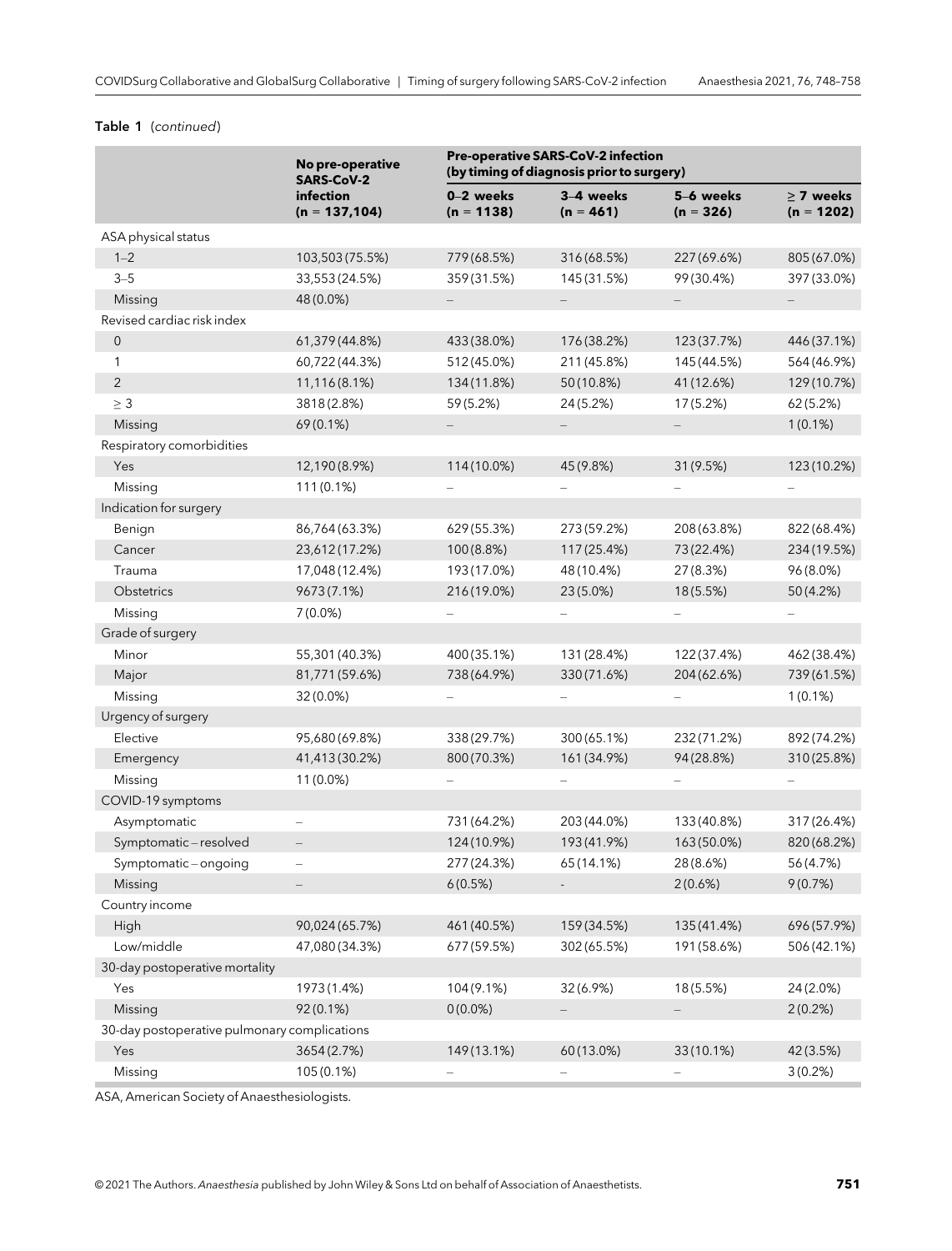|                            | <b>Unadjusted</b>                                             |                          | <b>Adjusted</b>     |                   |
|----------------------------|---------------------------------------------------------------|--------------------------|---------------------|-------------------|
|                            | OR (95%CI)                                                    | p value                  | OR (95%CI)          | p value           |
| Age; years                 |                                                               |                          |                     |                   |
| $0 - 69$                   | Reference                                                     |                          | Reference           |                   |
| $\geq 70$                  | $3.12(2.86 - 3.40)$                                           | < 0.001                  | $1.72(1.56 - 1.90)$ | < 0.001           |
| Sex                        |                                                               |                          |                     |                   |
| Female                     | Reference                                                     |                          | Reference           |                   |
| Male                       | $1.41(1.29 - 1.53)$                                           | < 0.001                  | $1.09(0.99 - 1.19)$ | 0.068             |
| ASA physical status        |                                                               |                          |                     |                   |
| $1 - 2$                    | Reference                                                     | $\overline{\phantom{a}}$ | Reference           | $\equiv$          |
| $3 - 5$                    | $8.96(8.13 - 9.87)$                                           | < 0.001                  | $5.32(4.75 - 5.96)$ | < 0.001           |
| Revised cardiac risk index |                                                               |                          |                     |                   |
| $\mathbf 0$                | Reference                                                     |                          | Reference           |                   |
| $\mathbf{1}$               | $2.33(2.07 - 2.61)$                                           | < 0.001                  | $1.43(1.26 - 1.63)$ | < 0.001           |
| 2                          | $6.50(5.69 - 7.42)$                                           | < 0.001                  | $1.82(1.56 - 2.13)$ | < 0.001           |
| $\geq$ 3                   | 12.81 (11.02-14.89)                                           | < 0.001                  | $2.78(2.32 - 3.32)$ | < 0.001           |
| Respiratory comorbidities  |                                                               |                          |                     |                   |
| No                         | Reference                                                     | $\overline{\phantom{0}}$ | Reference           |                   |
| Yes                        | $1.71(1.51 - 1.94)$                                           | < 0.001                  | $1.02(0.89 - 1.16)$ | 0.767             |
| Indication for surgery     |                                                               |                          |                     |                   |
| Benign                     | Reference                                                     |                          | Reference           |                   |
| Cancer                     | $1.62(1.46 - 1.80)$                                           | < 0.001                  | $1.98(1.76 - 2.23)$ | < 0.001           |
| Trauma                     | $1.60(1.43 - 1.80)$                                           | < 0.001                  | $0.91(0.79 - 1.04)$ | 0.173             |
| <b>Obstetrics</b>          | $0.27(0.19 - 0.37)$                                           | < 0.001                  | $0.23(0.16 - 0.33)$ | < 0.001           |
| Grade of surgery           |                                                               |                          |                     |                   |
| Minor                      | Reference                                                     |                          | Reference           |                   |
| Major                      | $3.25(2.90 - 3.63)$                                           | < 0.001                  | $2.37(2.11 - 2.67)$ | < 0.001           |
| Urgency of surgery         |                                                               |                          |                     |                   |
| Elective                   | Reference                                                     |                          | Reference           |                   |
| Emergency                  | $5.60(5.10 - 6.15)$                                           | < 0.001                  | $6.48(5.83 - 7.21)$ | < 0.001           |
| Country income             |                                                               |                          |                     |                   |
| High                       | Reference                                                     |                          | Reference           |                   |
| Low/middle                 | $1.76(1.61 - 1.92)$                                           | < 0.001                  | 2.96 (2.69-3.26)    | < 0.001           |
|                            | Pre-operative SARS-CoV-2 by timing of pre-operative diagnosis |                          |                     |                   |
| No diagnosis               | Reference                                                     | $\qquad \qquad -$        | Reference           | $\qquad \qquad -$ |
| $0 - 2$ weeks              | $6.88(5.60 - 8.46)$                                           | < 0.001                  | $3.22(2.55 - 4.07)$ | < 0.001           |
| 3-4 weeks                  | $5.11(3.56 - 7.33)$                                           | < 0.001                  | $3.03(2.03 - 4.52)$ | < 0.001           |
| 5-6 weeks                  | $4.00(2.48 - 6.45)$                                           | < 0.001                  | $2.78(1.64 - 4.71)$ | < 0.001           |
| > 7 weeks                  | $1.40(0.93 - 2.10)$                                           | 0.107                    | $1.02(0.66 - 1.56)$ | 0.940             |

Table 2 Unadjusted and adjusted model for 30-day postoperative mortality in all patients. Values are odds ratio (OR) (95%CI).

ASA, American Society of Anesthesiologists.

never had symptoms or symptoms having resolved) (Table 1).

Compared with patients who did not have SARS-CoV-2 infection, patients with pre-operative SARS-CoV-2 infection were more likely to be ASA physical status 3–5 (24.5% vs. 32.0%;  $p < 0.001$ ), to undergo major surgery (59.6% vs.

64.2%; p < 0.001) and to undergo emergency surgery (30.2% vs. 43.7%;  $p < 0.001$ ). However, there was lower proportion of patients aged  $\geq$  70 years in the cohort with SARS-CoV-2 infection (16.1% vs. 19.2%; p < 0.001).

The overall 30-day postoperative mortality rate was 1.5% (2151/140,231). When stratified by time from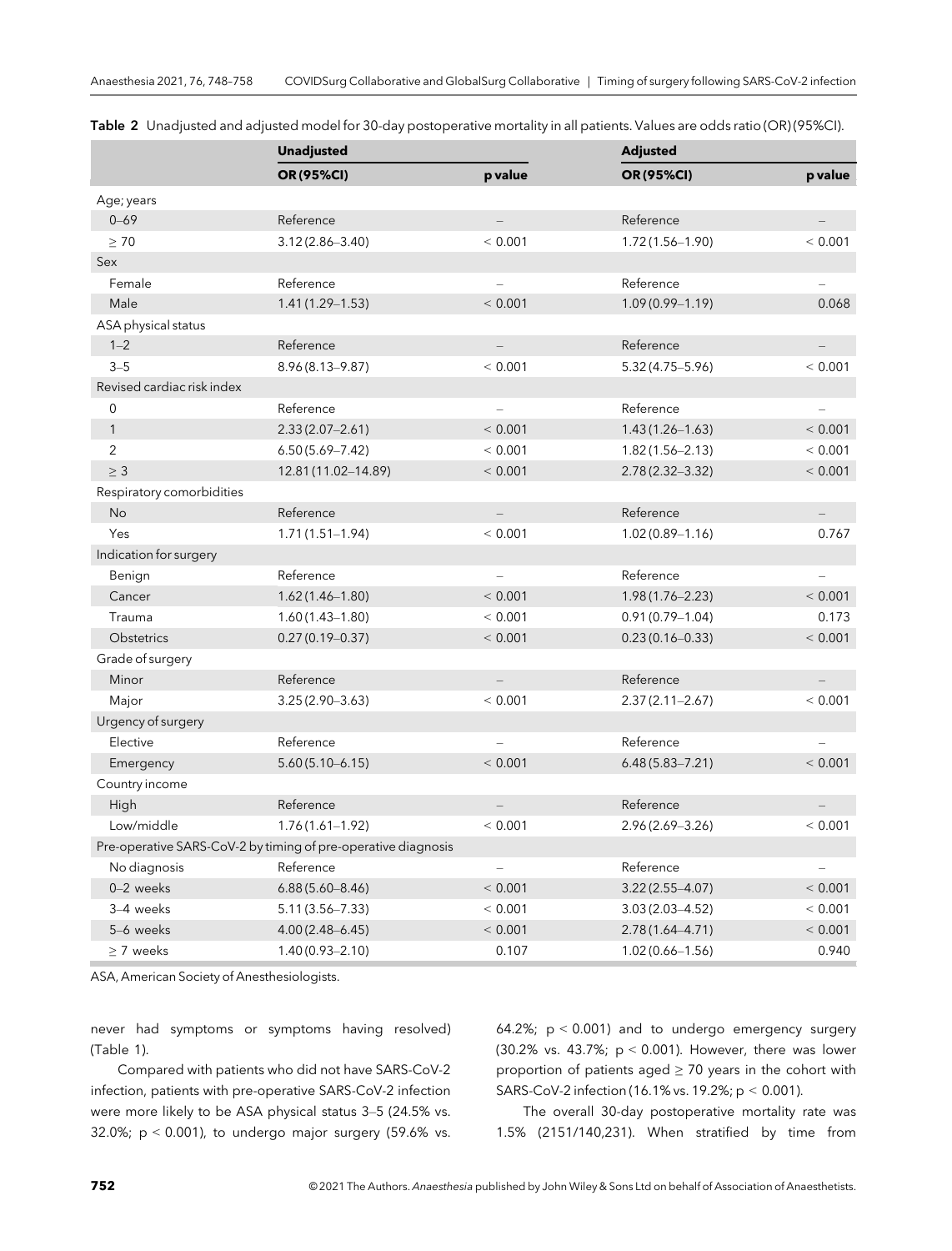SARS-CoV-2 diagnosis to surgery, 30-day postoperative mortality rates were as follows: 9.1% (104/1138) 0–2 weeks; 6.9% (32/461) 3–4 weeks; 5.5% (18/326) 5–6 weeks; and 2.0% (24/1202) at  $\geq$  7 weeks. The 30-day mortality rate in patients who did not have a pre-operative SARS-CoV-2 infection was 1.4% (1973/137,104).

In the adjusted model, there was a significantly higher risk of 30-day mortality in patients with pre-operative SARS-CoV-2 infection diagnosed 0–2 weeks, 3–4 weeks and 5– 6 weeks before surgery compared with patients who did not have a pre-operative SARS-CoV-2 infection (Table 2). However, there was no significant difference in 30-day postoperative mortality rate in those patients diagnosed with SARS-CoV-2 infection ≥ 7 weeks before surgery (Table 2).

Adjusted 30-day mortality rate in patients who did not have SARS-CoV-2 infection was 1.5% (95%CI 1.4– 1.5). This was increased in patients who had surgery at 0–2 weeks, 3–4 weeks and at 5–6 weeks after SARS-CoV-2 diagnosis (Fig. 1). In patients who had surgery ≥ 7 weeks after SARS-CoV-2 diagnosis, the 30-day mortality rate was similar to patients who did not have SARS-CoV-2 infection (Fig. 1).

Sensitivity analyses including only patients having elective surgery (available in online Supporting Information, Tables S1–S3) and only patients with RT-PCR nasopharyngeal swab-proven SARS-CoV-2 infection (available in online Supporting Information, Tables S4–S5) showed that patients having surgery 0–2 weeks, 3–4 weeks and 5–6 weeks after SARS-CoV-2 diagnosis had significantly higher adjusted 30-day postoperative mortality rates compared with patients who did not have SARS-CoV-2 infection (Fig. 1). Patients operated ≥ 7 weeks after SARS-CoV-2 infection had a similar mortality as patients without SARS-CoV-2 infection. These findings were also consistent across sub-groups stratified by age, ASA physical status, and grade and urgency of surgery (Fig. 2).

In the analysis restricted to patients who had experienced pre-operative SARS-CoV-2 infection, patients with ongoing COVID-19 symptoms had a higher adjusted 30-day mortality rate than patients whose



Figure 1 Overall adjusted 30-day postoperative mortality from main analysis and sensitivity analyses for patients having elective surgery and those patients with a reverse transcription polymerase chain reaction (RT-PCR) nasopharyngeal swab positive result for SARS-CoV-2. 'No pre-operative SARS-CoV-2' refers to patients without a diagnosis of SARS-CoV-2 infection. The time-periods relate to the timing of surgery following the diagnosis of SARS-CoV-2 infection. Sensitivity analysis for RT-PCR nasopharyngeal swab proven SARS-CoV-2 includes patients who either had RT-PCR nasopharyngeal swab proven SARS-CoV-2 or did not have a SARS-CoV-2 diagnosis; patients with a SARS-CoV-2 diagnosis which was not supported by a RT-PCR nasopharyngeal swab were not analysed. Full models and results are available in online Supporting Information (Appendix S1, Tables S3–S4 (elective patients), Tables S5–S6 (swab-proven SARS-CoV-2 infection)).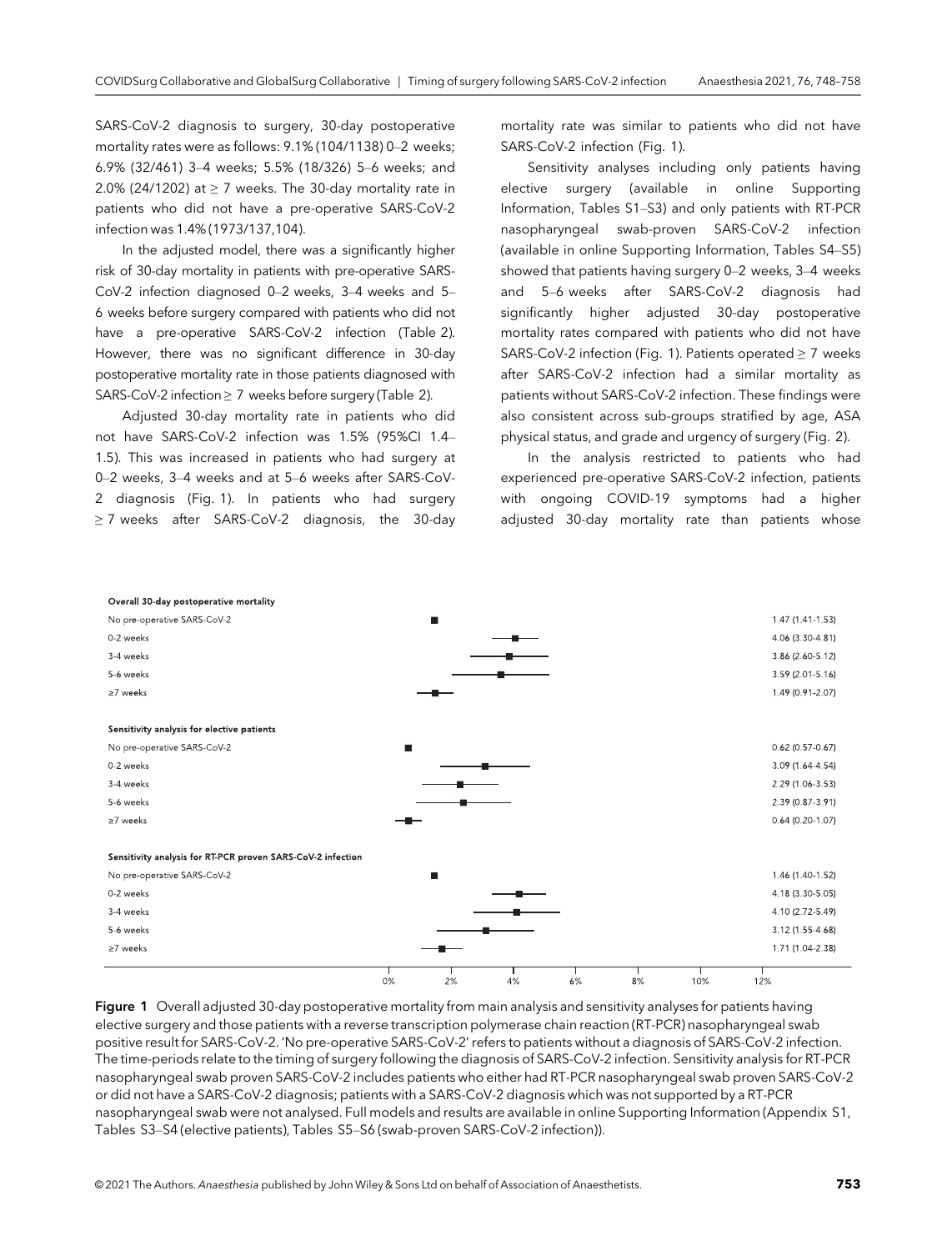

Figure 2 Adjusted 30-day postoperative mortality rates from main analysis, stratified by pre-defined sub-groups. 'No preoperative SARS-CoV-2' refers to patients without a diagnosis of SARS-CoV-2 infection. The time-periods relate to the timing of surgery following the diagnosis of SARS-CoV-2 infection. Full models and results are available in online Supporting Information (Appendix S1, Table S2).

symptoms had resolved or who had been asymptomatic (Fig. 3). Following a  $\geq$  7-week delay between SARS-CoV-2 infection and surgery, patients with ongoing COVID-19 symptoms had a higher mortality rate than patients whose symptoms had resolved or who had been asymptomatic (Fig. 3).

Overall, 2.8% (3938/140,231) of patients developed a postoperative pulmonary complication within 30 days, including 1.7% (2387/140,231) who developed pneumonia, 0.8% (1100/140,231) who developed ARDS, and 0.8% (1137/140,231) who had an unexpected requirement for mechanical ventilation. In both the overall analysis and the sensitivity analysis for elective surgery, patients who had surgery 0–2 weeks, 3–4 weeks and 5–6 weeks after SARS-CoV-2 diagnosis had significantly higher adjusted 30-day postoperative pulmonary complication rates compared with patients who did not have SARS-CoV-2 infection. However, patients who had surgery  $\geq$  7 weeks after SARS-CoV-2 infection had similar rates of postoperative pulmonary complications as patients without SARS-CoV-2 infection (Fig. 4). Among patients operated  $\geq$  7 following SARS-CoV-2 diagnosis, those with ongoing COVID-19

symptoms were at greatest risk of 30-day postoperative pulmonary complications (Fig. 5).

#### **Discussion**

This study found that patients operated within 6 weeks of SARS-CoV-2 diagnosis were at an increased risk of 30-day postoperative mortality and 30-day postoperative pulmonary complications. These risks decreased to baseline in patients who underwent surgery  $\geq 7$  weeks after SARS-CoV-2 diagnosis. These findings were consistent across both low-risk (age < 70 years, ASA physical status 1–2, minor surgery) and high-risk (age  $\geq$  70 years, ASA physical status 3–5, major surgery) sub-groups. Therefore, surgery should be delayed for at least 7 weeks following SARS-CoV-2 infection to reduce the risk of postoperative mortality and pulmonary complications. In addition, we have shown that patients who are still symptomatic  $\geq 7$  weeks after SARS-CoV-2 infection and undergo surgery also have an increased mortality rate. As such, these patients may benefit from a further delay until their symptoms resolve.

Our findings that pre-operative SARS-CoV-2 infection increases the risk of postoperative mortality and pulmonary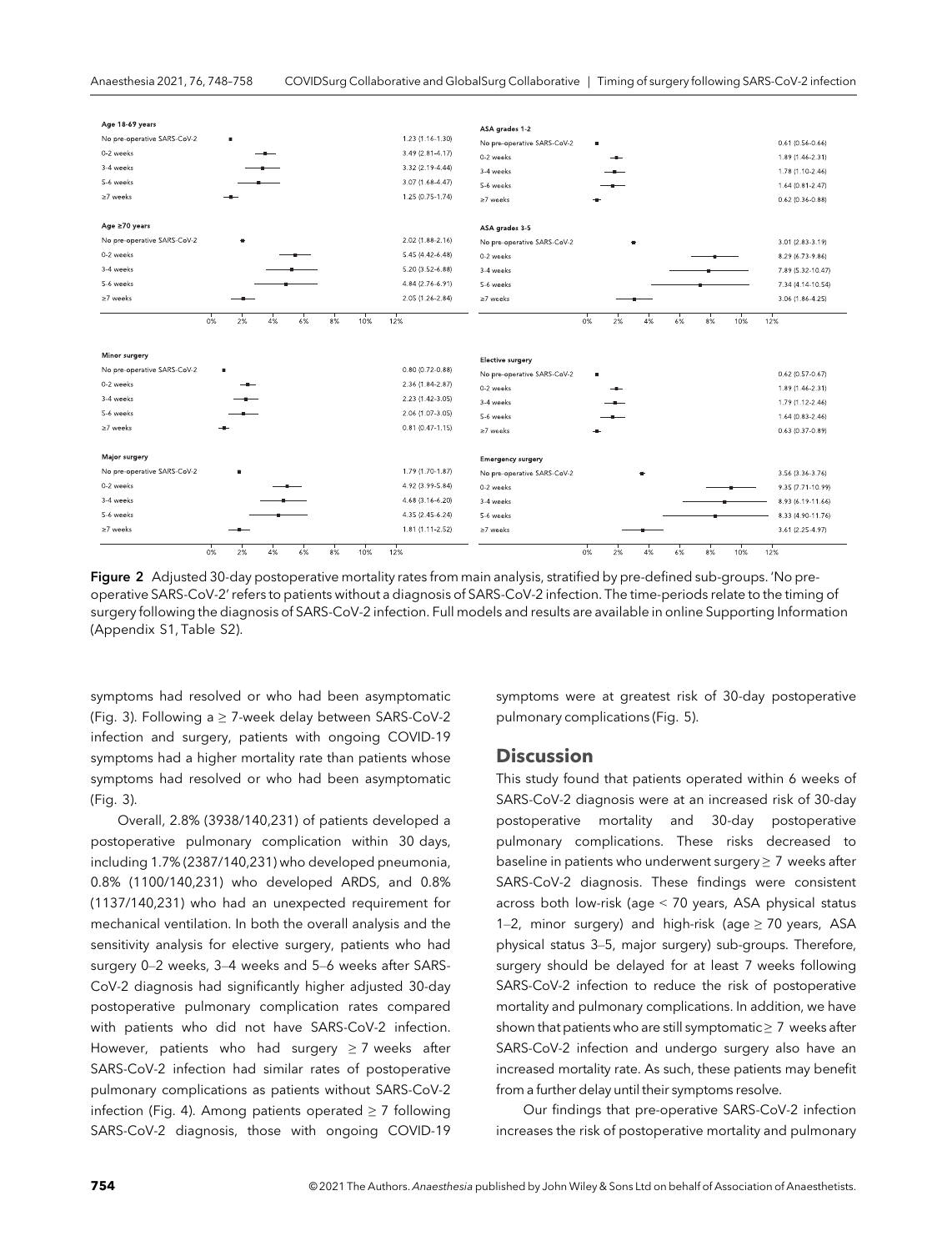

Figure 3 Adjusted 30-day postoperative mortality rates in patients with pre-operative SARS-CoV-2 infection stratified by COVID-19 symptoms. The time-periods relate to the timing of surgery following the diagnosis of SARS-CoV-2 infection. Full models and results are available in online Supporting Information (Appendix S1, Tables S7–S8).



Figure 4 Overall adjusted 30-day postoperative pulmonary complications (PPC) rate from main analysis and sensitivity analysis for patients having elective surgery. 'No pre-operative SARS-CoV-2' refers to patients without a diagnosis of SARS-CoV-2 infection. The time-periods relate to the timing of surgery following the diagnosis of SARS-CoV-2 infection. Full models and results are shown in online Supporting Information (Appendix S1, Tables S9–S10).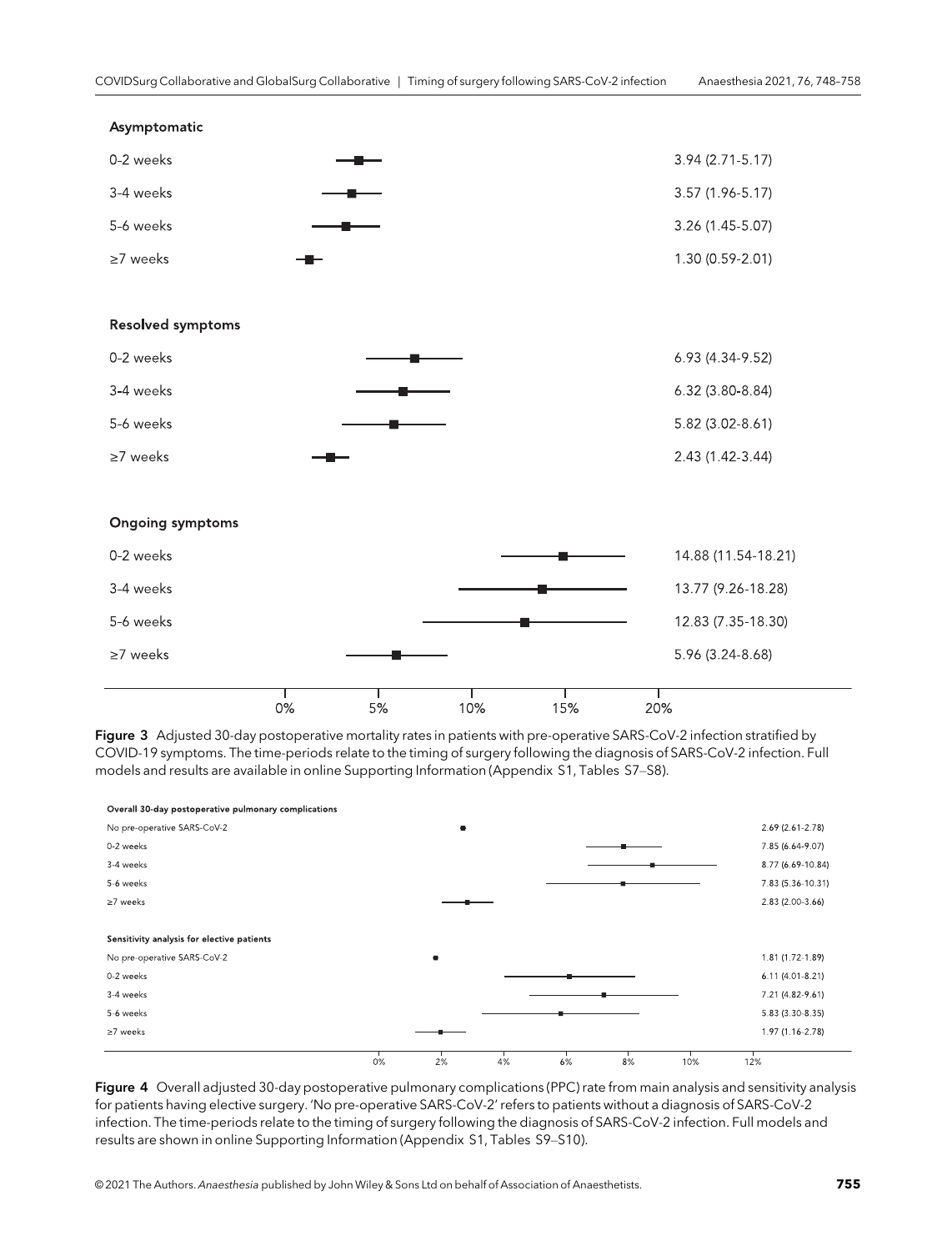

Figure 5 Adjusted 30-day postoperative pulmonary complications (PPC) rate in patients with pre-operative SARS-CoV-2 infection stratified by COVID-19 symptoms. The time-periods relate to the timing of surgery following the diagnosis of SARS-CoV-2 infection. Full model and results are available in online Supporting Information (Appendix S1, Tables S13–S14).

complications is line with previous work [1–3]. However, this is the first study to provide robust data regarding the optimal timing for surgery following SARS-CoV-2 infection. The greater granularity in this analysis compared with previous studies [9, 10] has enabled  $\geq$  7 weeks to be determined as the optimal cut-off. Whilst cut-offs beyond 7 weeks were not formally tested, they are unlikely to offer a significant advantage, since adjusted mortality rates for delay intervals  $\geq$  7 weeks were broadly stable (see online Supporting Information, Appendix S1). Moreover, overall mortality following a delay of  $\geq$  7 weeks was similar to mortality in patients who did not have pre-operative SARS-CoV-2 infection.

There is a backlog of tens of millions of elective operations that were cancelled during the early phase of the COVID-19 pandemic [18]. This study offers evidence to support the safe restarting of surgery in the context of a rapidly increasing number of people who have survived SARS-CoV-2. This study's findings should support informed shared decision-making by anaesthetists, surgeons and patients. Decisions should be tailored for each patient, since the possible advantages of delaying surgery for at least 7 weeks following SARS-CoV-2 diagnosis must be balanced against the potential risks of delay. For some urgent surgical procedures, such as resection of advanced tumours [19, 20], surgeons and patients may decide that the risks of delay are not justified.

This study has some limitations. Firstly, ascertainment of SARS-CoV-2 status was based on routine pre-operative tests. Therefore, it is possible that some patients who had previously experienced SARS-CoV-2 infection may have been misclassified as never having been infected. This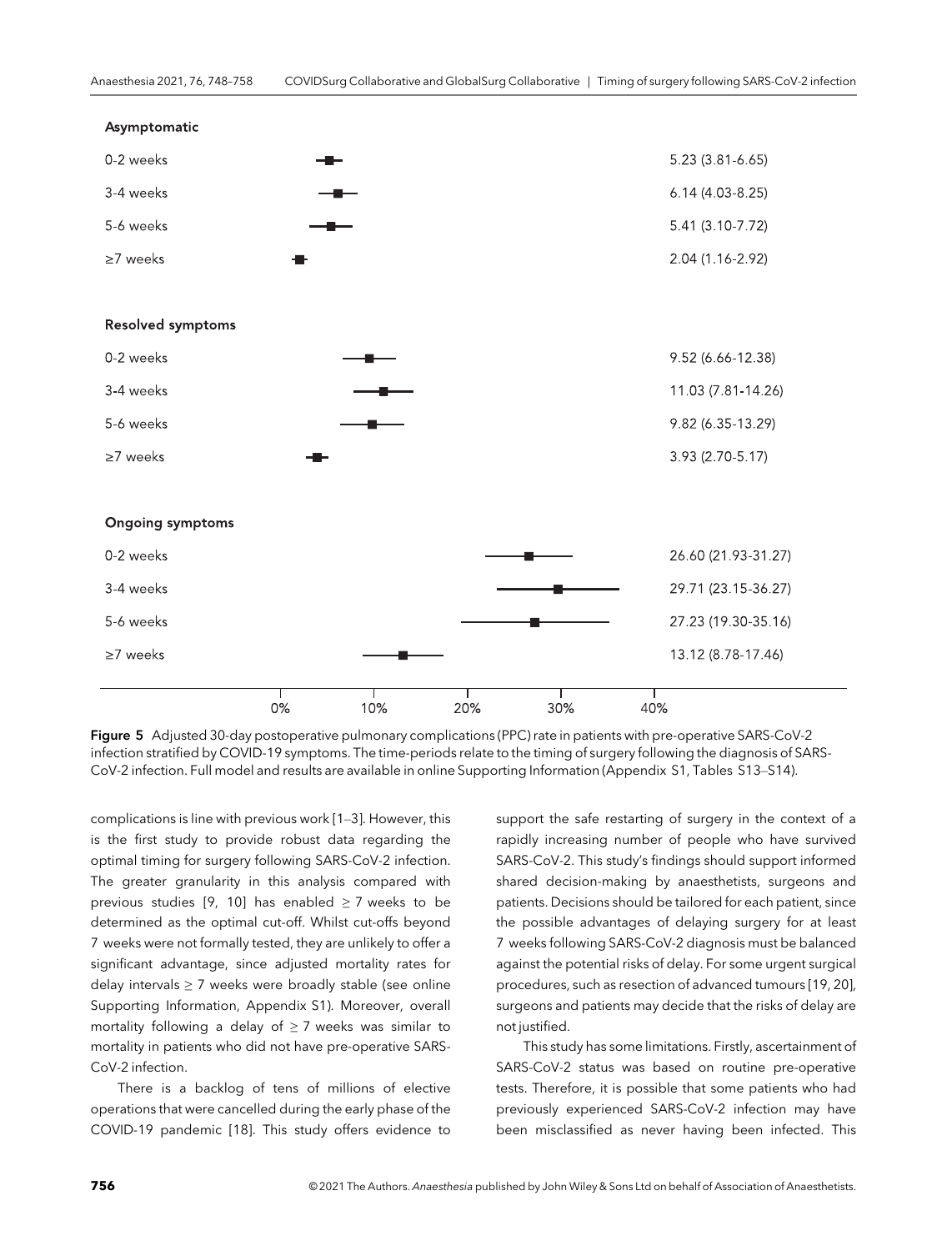could be particularly likely for patients with asymptomatic infection who may be less likely to get tested. However, it is re-assuring that a high proportion of patients in this cohort were recorded as having had asymptomatic infection, suggesting that many such cases were detected. Secondly, this study was based on time from SARS-CoV-2 diagnosis to surgery, but it is possible that diagnosis was delayed in some patients, underestimating the true delay from when patients were infected to the date of surgery. This was addressed by a sensitivity analysis restricting SARS-CoV-2 diagnosis to those patients who had positive RT-PCR nasopharyngeal swab results, since swab-based diagnosis is likely to give the best approximation of date of infection. The results of this sensitivity analysis were consistent with the main analyses. Thirdly, it was not possible to conduct procedure-specific analyses, although exploration of results stratified by grade (minor vs. major) and urgency of surgery (elective vs. urgency) demonstrates that the overall findings were consistent across these groups. Finally, whilst both subgroup analyses by age, ASA physical status, urgency and grade of surgery, and sensitivity analyses for elective surgery were all consistent with the main analysis, there is a possibility of residual bias.

In conclusion, we performed an international, multicentre, prospective cohort study of 140,231 patients undergoing surgery in 116 countries, in order to determine the optimal timing of surgery after SARS-CoV-2 infection. We found that risks of postoperative morbidity and mortality are greatest if patients are operated within 6 weeks of diagnosis of SARS-CoV-2 infection. Our results suggest that, where possible, surgery should be delayed for at least 7 weeks following SARS-CoV-2 infection. Patients with ongoing symptoms at ≥ 7 weeks from diagnosis may benefit from further delay.

#### Acknowledgements

Trial registration at clinicaltrials.gov (NCT04509986). The authors would like to thank the RCS Covid Research Group for their support. Funding was provided by: the National Institute for Health Research (NIHR) Global Health Research Unit; Association of Coloproctology of Great Britain and Ireland; Bowel and Cancer Research; Bowel Disease Research Foundation; Association of Upper Gastrointestinal Surgeons; British Association of Surgical Oncology; British Gynaecological Cancer Society; European Society of Coloproctology; Medtronic; NIHR Academy; Sarcoma UK; the Urology Foundation; Vascular Society for Great Britain and Ireland; and Yorkshire Cancer Research. The views expressed are those of the authors and not necessarily those of the funding partners. No other competing interests.

#### References

- 1. COVIDSurg Collaborative. Mortality and pulmonary complications in patients undergoing surgery with perioperative SARS-CoV-2 infection: an international cohort study. Lancet 2020; 396: 27–38.
- 2. Glasbey JC, Nepogodiev D, Simoes JFF, et al. Elective cancer surgery in COVID-19-free surgical pathways during the SARS-CoV-2 pandemic: an international, multicenter, comparative cohort study. Journal of Clinical Oncology 2021; 39: 66–78.
- 3. Jonker PKC, van der Plas WY, Steinkamp PJ, et al. Perioperative SARS-CoV-2 infections increase mortality, pulmonary complications, and thromboembolic events: a Dutch, multicenter, matched-cohort clinical study. Surgery 2021; 169: 264–74.
- 4. Economist Intelligence Unit. Coronavirus vaccines: expect delays. Q1 global forecast 2021. 2021. [https://www.eiu.com/n/campa](https://www.eiu.com/n/campaigns/q1-global-forecast-2021/) [igns/q1-global-forecast-2021/](https://www.eiu.com/n/campaigns/q1-global-forecast-2021/) (accessed 01/02/2021).
- 5. Wouters OJ, Shadlen KC, Salcher-Konrad M, et al. Challenges in ensuring global access to COVID-19 vaccines: production, affordability, allocation, and deployment. Lancet 2021. Epub 12 February. [https://doi.org/10.1016/S0140-](https://doi.org/10.1016/S0140-6736(21)00306-8) [6736\(21\)00306-8.](https://doi.org/10.1016/S0140-6736(21)00306-8)
- 6. Canet J, Gallart L, Gomar C, et al. Prediction of postoperative pulmonary complications in a population-based surgical cohort. Anesthesiology 2010; 113: 1338-50.
- 7. Canet J, Sabate S, Mazo V, et al. Development and validation of a score to predict postoperative respiratory failure in a multicentre European cohort: a prospective, observational study. European Journal of Anaesthesiology 2015; 32: 458–70.
- 8. Mazo V, Sabate S, Canet J, et al. Prospective external validation of a predictive score for postoperative pulmonary complications. Anesthesiology 2014; 121: 219–31.
- 9. COVIDSurg Collaborative. Delaying surgery for patients with a previous SARS-CoV-2 infection. British Journal of Surgery 2020; 107: e601–2.
- 10. Baiocchi G, Aguiar S Jr, Duprat JP, et al. Early postoperative outcomes among patients with delayed surgeries after preoperative positive test for SARS-CoV-2: a case-control study from a single institution. Journal of Surgical Oncology 2021; 123: 823–33
- 11. Arnal Velasco S, Morales-Conde S. Recomendaciones para la programación de cirugía en condiciones de seguridad durante la pandemia COVID-19. 2020. [https://www.aecirujanos.es/](https://www.aecirujanos.es/files/noticias/165/documentos/COVID19_Cirugia_electiva(1).pdf)file [s/noticias/165/documentos/COVID19\\_Cirugia\\_electiva\(1\).pdf](https://www.aecirujanos.es/files/noticias/165/documentos/COVID19_Cirugia_electiva(1).pdf) (accessed 03/02/2021).
- 12. Andrea A, Stefano A, Francesco C, et al. Gestione della Fase Pre-Operatoria. 2020. [https://www.sicm.it/storage-](https://www.sicm.it/storage-file/covid19/0525-LG-Pre-Op-Covid-SICM_PDF.pdf)file/covid19/ [0525-LG-Pre-Op-Covid-SICM\\_PDF.pdf](https://www.sicm.it/storage-file/covid19/0525-LG-Pre-Op-Covid-SICM_PDF.pdf) (accessed 05/02/2021).
- 13. Frydenberg M, Maddern G, Collinson T, et al. Delaying surgery for patients recovering from COVID-19: a rapid review commissioned by RACS. 2021. [https://www.surgeons.org/-/](https://www.surgeons.org/-/media/Project/RACS/surgeons-org/files/news/covid19-information-hub/2021-01-11-RACS-Post-covid-delay-to-surgery-report.pdf) [media/Project/RACS/surgeons-org/](https://www.surgeons.org/-/media/Project/RACS/surgeons-org/files/news/covid19-information-hub/2021-01-11-RACS-Post-covid-delay-to-surgery-report.pdf)files/news/covid19-informa [tion-hub/2021-01-11-RACS-Post-covid-delay-to-surgery-report.](https://www.surgeons.org/-/media/Project/RACS/surgeons-org/files/news/covid19-information-hub/2021-01-11-RACS-Post-covid-delay-to-surgery-report.pdf) [pdf](https://www.surgeons.org/-/media/Project/RACS/surgeons-org/files/news/covid19-information-hub/2021-01-11-RACS-Post-covid-delay-to-surgery-report.pdf) (accessed 04/02/2021).
- 14. American Society of Anesthesiologists. ASA and APSF Joint Statement on Elective Surgery and Anesthesia for Patients after COVID-19 Infection. 2020. [https://www.asahq.org/about-asa/](https://www.asahq.org/about-asa/newsroom/news-releases/2020/12/asa-and-apsf-joint-statement-on-elective-surgery-and-anesthesia-for-patients-after-covid-19-infection) [newsroom/news-releases/2020/12/asa-and-apsf-joint-stateme](https://www.asahq.org/about-asa/newsroom/news-releases/2020/12/asa-and-apsf-joint-statement-on-elective-surgery-and-anesthesia-for-patients-after-covid-19-infection) [nt-on-elective-surgery-and-anesthesia-for-patients-after-covid-](https://www.asahq.org/about-asa/newsroom/news-releases/2020/12/asa-and-apsf-joint-statement-on-elective-surgery-and-anesthesia-for-patients-after-covid-19-infection)[19-infection](https://www.asahq.org/about-asa/newsroom/news-releases/2020/12/asa-and-apsf-joint-statement-on-elective-surgery-and-anesthesia-for-patients-after-covid-19-infection) (accessed 04/02/2021).
- 15. European Association for Endoscopic Surgery and other Interventional Techniques. Preoperative testing and screening for elective surgery during the pandemic COVID-19 to re-start surgery. 2021. [https://eaes.eu/covid-19-statements/preopera](https://eaes.eu/covid-19-statements/preoperative-testing-and-screening-for-elective-surgery-during-the-pandemic-covid-19-to-re-start-surgery/) [tive-testing-and-screening-for-elective-surgery-during-the-pa](https://eaes.eu/covid-19-statements/preoperative-testing-and-screening-for-elective-surgery-during-the-pandemic-covid-19-to-re-start-surgery/) [ndemic-covid-19-to-re-start-surgery/](https://eaes.eu/covid-19-statements/preoperative-testing-and-screening-for-elective-surgery-during-the-pandemic-covid-19-to-re-start-surgery/) (accessed 04/02/2021).